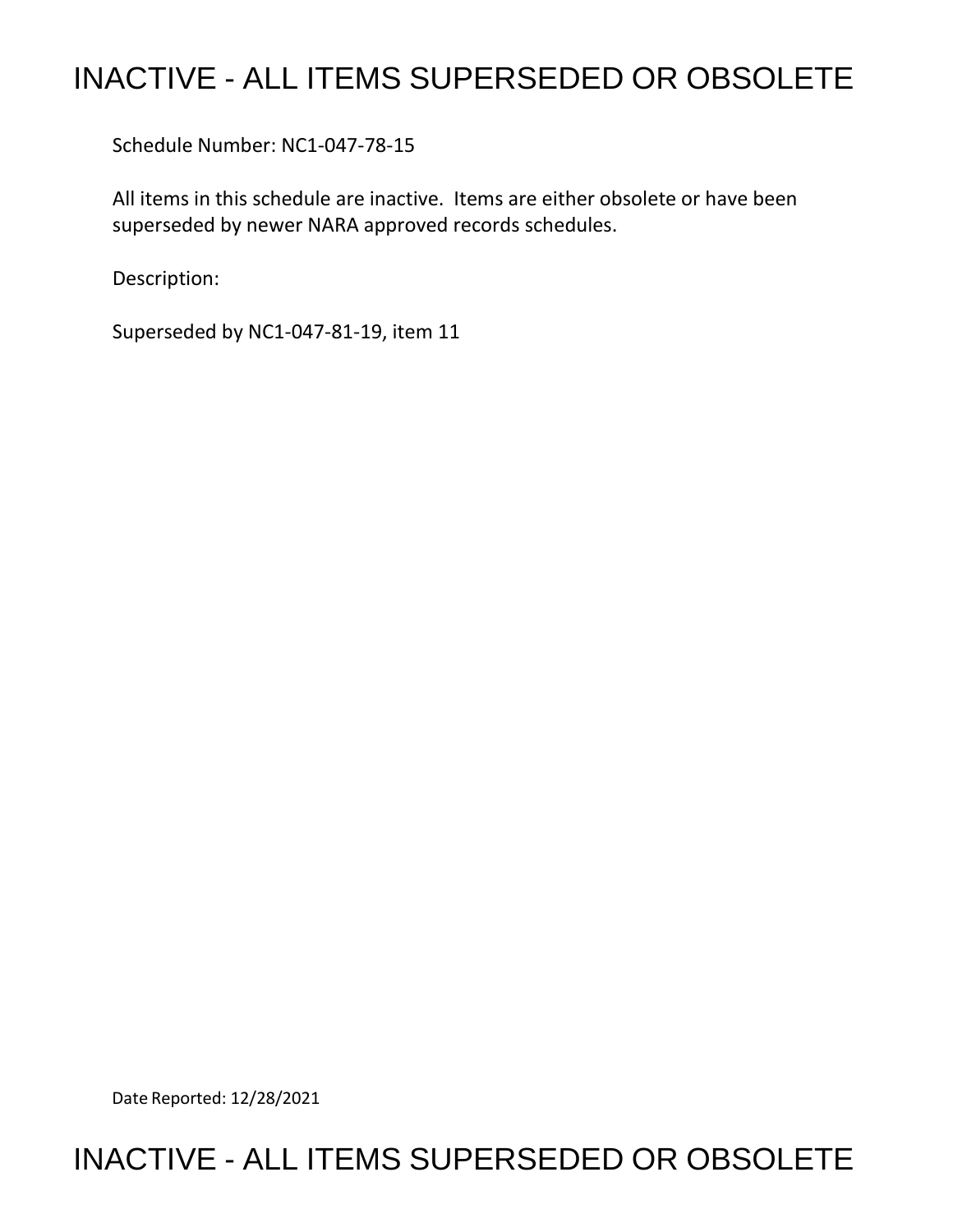| <b>REQUEST FOR RECORD ISPOSITION AUTHORITY</b>                                                                                                                                |                                                                                                                                                                                                                                                                                                                                                                                                                                                                                                   |                 | <b>LEAVE BLANK.</b>                   |  |                               |                                                 |                                                                 |
|-------------------------------------------------------------------------------------------------------------------------------------------------------------------------------|---------------------------------------------------------------------------------------------------------------------------------------------------------------------------------------------------------------------------------------------------------------------------------------------------------------------------------------------------------------------------------------------------------------------------------------------------------------------------------------------------|-----------------|---------------------------------------|--|-------------------------------|-------------------------------------------------|-----------------------------------------------------------------|
|                                                                                                                                                                               | (See Instructions on reverse).<br>JОB                                                                                                                                                                                                                                                                                                                                                                                                                                                             |                 |                                       |  |                               |                                                 |                                                                 |
|                                                                                                                                                                               | t.                                                                                                                                                                                                                                                                                                                                                                                                                                                                                                |                 |                                       |  |                               |                                                 |                                                                 |
| NC1 47 78<br>TO: GENERAL SERVICES ADMINISTRATION,                                                                                                                             |                                                                                                                                                                                                                                                                                                                                                                                                                                                                                                   |                 |                                       |  |                               |                                                 |                                                                 |
| NATIONAL ARCHIVES AND RECORDS SERVICE, WASHINGTON, DC 20408                                                                                                                   |                                                                                                                                                                                                                                                                                                                                                                                                                                                                                                   |                 | DATE RECEIVED                         |  |                               |                                                 |                                                                 |
| 1. FROM (AGENCY OR ESTABLISHMENT)                                                                                                                                             |                                                                                                                                                                                                                                                                                                                                                                                                                                                                                                   |                 |                                       |  |                               |                                                 | 19 1978                                                         |
| Department of Health, Education and Welfare<br>2. MAJOR SUBDIVISION                                                                                                           |                                                                                                                                                                                                                                                                                                                                                                                                                                                                                                   |                 |                                       |  | NOTIFICATION TO AGENCY        |                                                 |                                                                 |
| In accordance with the provisions of 44 U.S.C. 3303a the disposal re-<br>Social Security Administration<br>quest, including amendments, is approved except for items that may |                                                                                                                                                                                                                                                                                                                                                                                                                                                                                                   |                 |                                       |  |                               |                                                 |                                                                 |
| be stamped "disposal not approved" or "withdrawn" in column 10.<br>3. MINOR SUBDIVISION                                                                                       |                                                                                                                                                                                                                                                                                                                                                                                                                                                                                                   |                 |                                       |  |                               |                                                 |                                                                 |
|                                                                                                                                                                               | Office of Program Operations<br>4. NAME OF PERSON WITH WHOM TO CONFER                                                                                                                                                                                                                                                                                                                                                                                                                             | 5. TEL. EXT.    |                                       |  |                               |                                                 |                                                                 |
|                                                                                                                                                                               |                                                                                                                                                                                                                                                                                                                                                                                                                                                                                                   |                 |                                       |  |                               |                                                 |                                                                 |
| George S. Yamamura                                                                                                                                                            |                                                                                                                                                                                                                                                                                                                                                                                                                                                                                                   | 45770           | Date                                  |  | Archivist of the United State |                                                 |                                                                 |
|                                                                                                                                                                               | 6. CERTIFICATE OF AGENCY REPRESENTATIVE:                                                                                                                                                                                                                                                                                                                                                                                                                                                          |                 |                                       |  |                               |                                                 |                                                                 |
|                                                                                                                                                                               | I hereby certify that I am authorized to act for this agency in matters pertaining to the disposal of the agency's records;<br>that the records proposed for disposal in this Request of $1$ page(s) are not now needed for the business of                                                                                                                                                                                                                                                       |                 |                                       |  |                               |                                                 |                                                                 |
|                                                                                                                                                                               | this agency or will not be needed after the retention periods specified.                                                                                                                                                                                                                                                                                                                                                                                                                          |                 |                                       |  |                               |                                                 |                                                                 |
|                                                                                                                                                                               | A Request for immediate disposal.                                                                                                                                                                                                                                                                                                                                                                                                                                                                 |                 |                                       |  |                               |                                                 |                                                                 |
|                                                                                                                                                                               |                                                                                                                                                                                                                                                                                                                                                                                                                                                                                                   |                 |                                       |  |                               |                                                 |                                                                 |
| x                                                                                                                                                                             | <b>B</b> Request for disposal after a specified period of time or request for permanent                                                                                                                                                                                                                                                                                                                                                                                                           |                 |                                       |  |                               |                                                 |                                                                 |
|                                                                                                                                                                               | retention.                                                                                                                                                                                                                                                                                                                                                                                                                                                                                        |                 |                                       |  |                               |                                                 |                                                                 |
| C. DATE                                                                                                                                                                       | D. SIGNATURE OF AGENCY REPRESENTATIVE<br>${\cal L}$ ugene $\cup$ , ${\cal T}$ Jeed                                                                                                                                                                                                                                                                                                                                                                                                                | <b>E. TITLE</b> |                                       |  |                               |                                                 |                                                                 |
| 3/20/78                                                                                                                                                                       | HRussell O. Hess                                                                                                                                                                                                                                                                                                                                                                                                                                                                                  |                 | Department Records Management Officer |  |                               |                                                 |                                                                 |
| 7.<br>ITEM NO.                                                                                                                                                                | 8. DESCRIPTION OF ITEM<br>(With Inclusive Dates or Retention Periods)                                                                                                                                                                                                                                                                                                                                                                                                                             |                 |                                       |  | 9.<br>SAMPLE OR<br>JOB NO.    |                                                 | 10.<br><b>ACTION TAKEN</b>                                      |
|                                                                                                                                                                               | TITLE XVI CLAIMS FOLDERS                                                                                                                                                                                                                                                                                                                                                                                                                                                                          |                 |                                       |  |                               |                                                 |                                                                 |
|                                                                                                                                                                               | These claims folders contain all pertinent material<br>accumulated in the adjudication of a claim for SSI<br>Included are the initial claims application<br>payments.<br>and supporting documentation, award or disallowance                                                                                                                                                                                                                                                                      |                 |                                       |  |                               |                                                 |                                                                 |
|                                                                                                                                                                               |                                                                                                                                                                                                                                                                                                                                                                                                                                                                                                   |                 |                                       |  |                               |                                                 |                                                                 |
|                                                                                                                                                                               |                                                                                                                                                                                                                                                                                                                                                                                                                                                                                                   |                 |                                       |  |                               |                                                 |                                                                 |
|                                                                                                                                                                               |                                                                                                                                                                                                                                                                                                                                                                                                                                                                                                   |                 |                                       |  |                               |                                                 |                                                                 |
|                                                                                                                                                                               | notices, redetermination documents, certain payment                                                                                                                                                                                                                                                                                                                                                                                                                                               |                 |                                       |  |                               |                                                 |                                                                 |
|                                                                                                                                                                               | history forms, and related material.                                                                                                                                                                                                                                                                                                                                                                                                                                                              |                 |                                       |  |                               |                                                 |                                                                 |
|                                                                                                                                                                               | Transfer to the Federal Records Center after being<br>identified as terminated or disallowed by the Automated<br>Folder Identification Operation or Case Control System.                                                                                                                                                                                                                                                                                                                          |                 |                                       |  |                               |                                                 |                                                                 |
|                                                                                                                                                                               |                                                                                                                                                                                                                                                                                                                                                                                                                                                                                                   |                 |                                       |  |                               |                                                 |                                                                 |
|                                                                                                                                                                               | Destroy when 6 years and 6 months old.                                                                                                                                                                                                                                                                                                                                                                                                                                                            |                 |                                       |  |                               |                                                 |                                                                 |
|                                                                                                                                                                               |                                                                                                                                                                                                                                                                                                                                                                                                                                                                                                   |                 |                                       |  |                               |                                                 |                                                                 |
|                                                                                                                                                                               |                                                                                                                                                                                                                                                                                                                                                                                                                                                                                                   |                 |                                       |  |                               |                                                 |                                                                 |
|                                                                                                                                                                               |                                                                                                                                                                                                                                                                                                                                                                                                                                                                                                   |                 |                                       |  |                               |                                                 |                                                                 |
|                                                                                                                                                                               |                                                                                                                                                                                                                                                                                                                                                                                                                                                                                                   |                 |                                       |  |                               |                                                 |                                                                 |
|                                                                                                                                                                               | $\label{eq:2} \begin{split} \mathcal{L}_{\text{max}}(\mathbf{y}) & = \mathcal{L}_{\text{max}}(\mathbf{y}) \mathcal{L}_{\text{max}}(\mathbf{y}) \\ & = \mathcal{L}_{\text{max}}(\mathbf{y}) \mathcal{L}_{\text{max}}(\mathbf{y}) \mathcal{L}_{\text{max}}(\mathbf{y}) \mathcal{L}_{\text{max}}(\mathbf{y}) \mathcal{L}_{\text{max}}(\mathbf{y}) \mathcal{L}_{\text{max}}(\mathbf{y}) \mathcal{L}_{\text{max}}(\mathbf{y}) \mathcal{L}_{\text{max}}(\mathbf{y}) \mathcal{L}_{\text{max}}(\mathbf{y$ |                 |                                       |  |                               |                                                 |                                                                 |
|                                                                                                                                                                               |                                                                                                                                                                                                                                                                                                                                                                                                                                                                                                   |                 |                                       |  |                               |                                                 |                                                                 |
|                                                                                                                                                                               |                                                                                                                                                                                                                                                                                                                                                                                                                                                                                                   |                 |                                       |  |                               |                                                 |                                                                 |
|                                                                                                                                                                               |                                                                                                                                                                                                                                                                                                                                                                                                                                                                                                   |                 |                                       |  |                               |                                                 |                                                                 |
|                                                                                                                                                                               |                                                                                                                                                                                                                                                                                                                                                                                                                                                                                                   |                 |                                       |  |                               |                                                 |                                                                 |
|                                                                                                                                                                               |                                                                                                                                                                                                                                                                                                                                                                                                                                                                                                   |                 | 'i tene                               |  |                               |                                                 |                                                                 |
| 115-107                                                                                                                                                                       | Sent out                                                                                                                                                                                                                                                                                                                                                                                                                                                                                          |                 |                                       |  |                               | <b>STANDARD FORM 115</b><br>Revised April, 1975 |                                                                 |
|                                                                                                                                                                               | all FICS, gences cope                                                                                                                                                                                                                                                                                                                                                                                                                                                                             |                 |                                       |  |                               | Administration                                  | <b>Prescribed by General Services</b><br>FPMR (41 CFR) 101-11.4 |